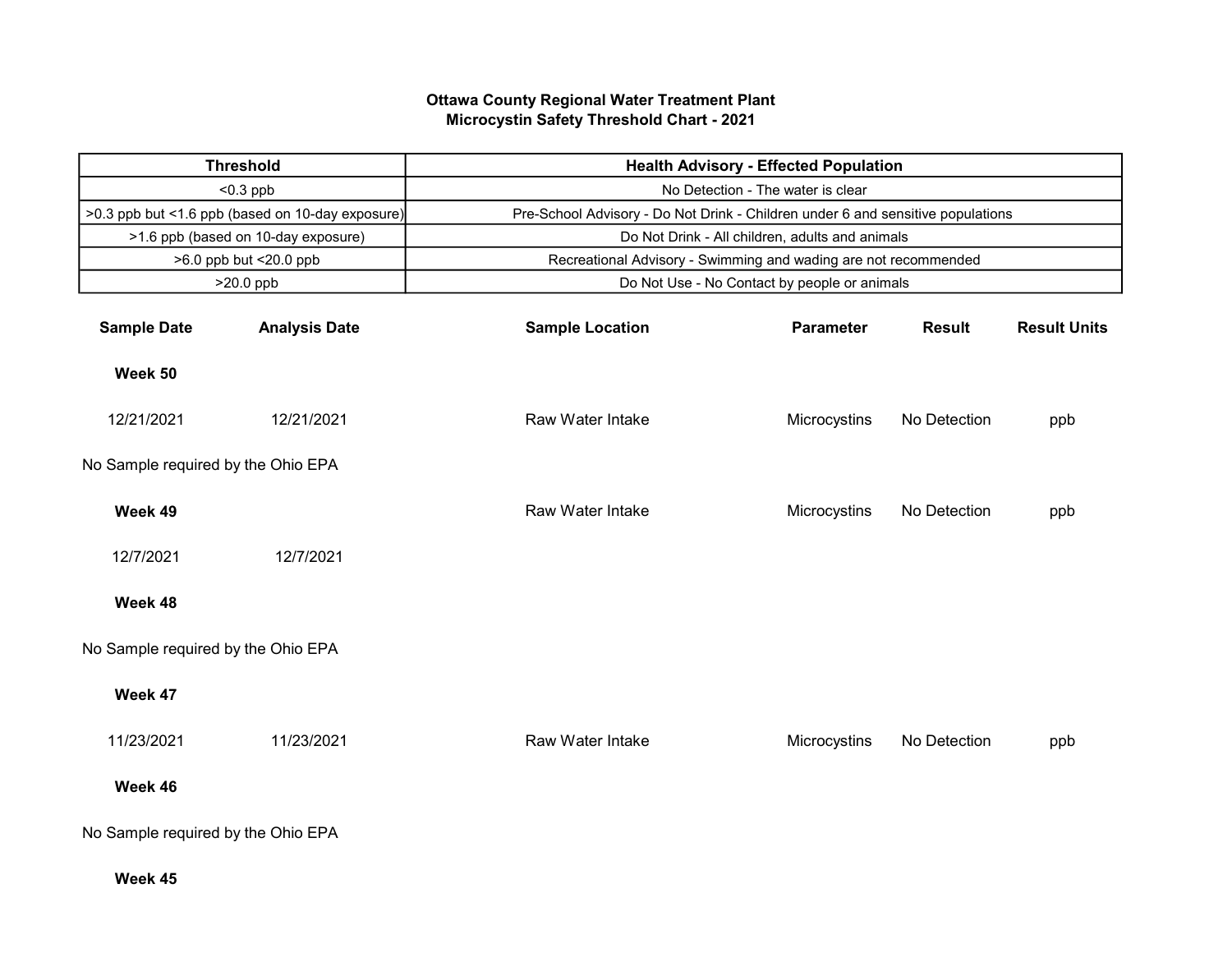| 11/9/2021  | 11/9/2021  | Raw Water Intake               | Microcystins | No Detection | ppb |
|------------|------------|--------------------------------|--------------|--------------|-----|
| 11/9/2021  | 11/9/2021  | <b>Finished Drinking Water</b> | Microcystins | No Detection | ppb |
| Week 44    |            |                                |              |              |     |
| 11/2/2021  | 11/2/2021  | Raw Water Intake               | Microcystins | No Detection | ppb |
| 11/2/2021  | 11/2/2021  | <b>Finished Drinking Water</b> | Microcystins | No Detection | ppb |
| Week 43    |            |                                |              |              |     |
| 10/29/2021 | 10/29/2021 | Raw Water Intake               | Microcystins | No Detection | ppb |
| 10/29/2021 | 10/29/2021 | <b>Finished Drinking Water</b> | Microcystins | No Detection | ppb |
| Week 42    |            |                                |              |              |     |
| 10/18/2021 | 10/18/2021 | Raw Water Intake               | Microcystins | No Detection | ppb |
| 10/18/2021 | 10/18/2021 | <b>Finished Drinking Water</b> | Microcystins | No Detection | ppb |
| Week 41    |            |                                |              |              |     |
| 10/15/2021 | 10/15/2021 | Raw Water Intake               | Microcystins | No Detection | ppb |
| 10/15/2021 | 10/15/2021 | <b>Finished Drinking Water</b> | Microcystins | No Detection | ppb |
| Week 40    |            |                                |              |              |     |
| 10/5/2021  | 10/5/2021  | Raw Water Intake               | Microcystins | No Detection | ppb |
| 10/5/2021  | 10/5/2021  | <b>Finished Drinking Water</b> | Microcystins | No Detection | ppb |
| Week 39    |            |                                |              |              |     |
| 10/1/2021  | 10/1/2021  | Raw Water Intake               | Microcystins | No Detection | ppb |
| 10/1/2021  | 10/1/2021  | <b>Finished Drinking Water</b> | Microcystins | No Detection | ppb |
| Week 38    |            |                                |              |              |     |
| 9/21/2021  | 9/21/2021  | Raw Water Intake               | Microcystins | 1.125 ug/L   | ppb |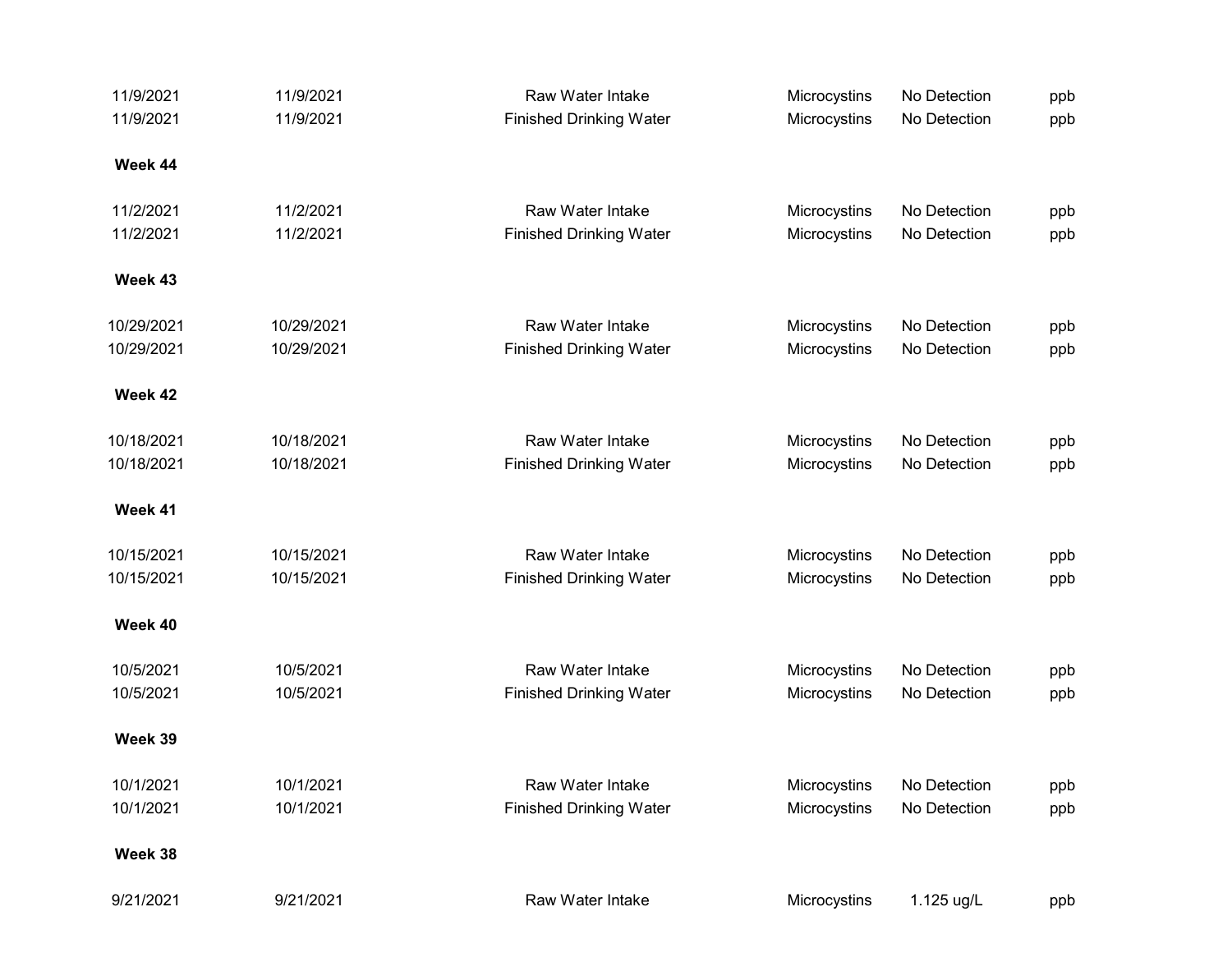| 9/21/2021 | 9/21/2021 | <b>Finished Drinking Water</b> | Microcystins | No Detection | ppb |
|-----------|-----------|--------------------------------|--------------|--------------|-----|
| Week 37   |           |                                |              |              |     |
| 9/17/2021 | 9/17/2021 | Raw Water Intake               | Microcystins | 2.132 ug/L   | ppb |
| 9/17/2021 | 9/17/2021 | <b>Finished Drinking Water</b> | Microcystins | No Detection | ppb |
| Week 36   |           |                                |              |              |     |
| 9/7/2021  | 9/7/2021  | <b>Raw Water Intake</b>        | Microcystins | 3.02 ug/L    | ppb |
| 9/7/2021  | 9/7/2021  | <b>Finished Drinking Water</b> | Microcystins | No Detection | ppb |
| Week 35   |           |                                |              |              |     |
| 9/3/2021  | 9/3/2021  | <b>Raw Water Intake</b>        | Microcystins | 4.01 ug/L    | ppb |
| 9/3/2021  | 9/3/2021  | <b>Finished Drinking Water</b> | Microcystins | No Detection | ppb |
| Week 34   |           |                                |              |              |     |
| 8/24/2021 | 8/24/2021 | Raw Water Intake               | Microcystins | 3.31 ug/L    | ppb |
| 8/24/2021 | 8/24/2021 | <b>Finished Drinking Water</b> | Microcystins | No Detection | ppb |
| Week 33   |           |                                |              |              |     |
| 8/20/2021 | 8/20/2021 | Raw Water Intake               | Microcystins | 2.75 ug/L    | ppb |
| 8/20/2021 | 8/20/2021 | <b>Finished Drinking Water</b> | Microcystins | No Detection | ppb |
| Week 32   |           |                                |              |              |     |
| 8/10/2021 | 8/10/2021 | <b>Raw Water Intake</b>        | Microcystins | 1.26 ug/L    | ppb |
| 8/10/2021 | 8/10/2021 | <b>Finished Drinking Water</b> | Microcystins | No Detection | ppb |
| Week 31   |           |                                |              |              |     |
| 8/6/2021  | 8/6/2021  | Raw Water Intake               | Microcystins | 2.31/ug/L    | ppb |
| 8/6/2021  | 8/6/2021  | <b>Finished Drinking Water</b> | Microcystins | No Detection | ppb |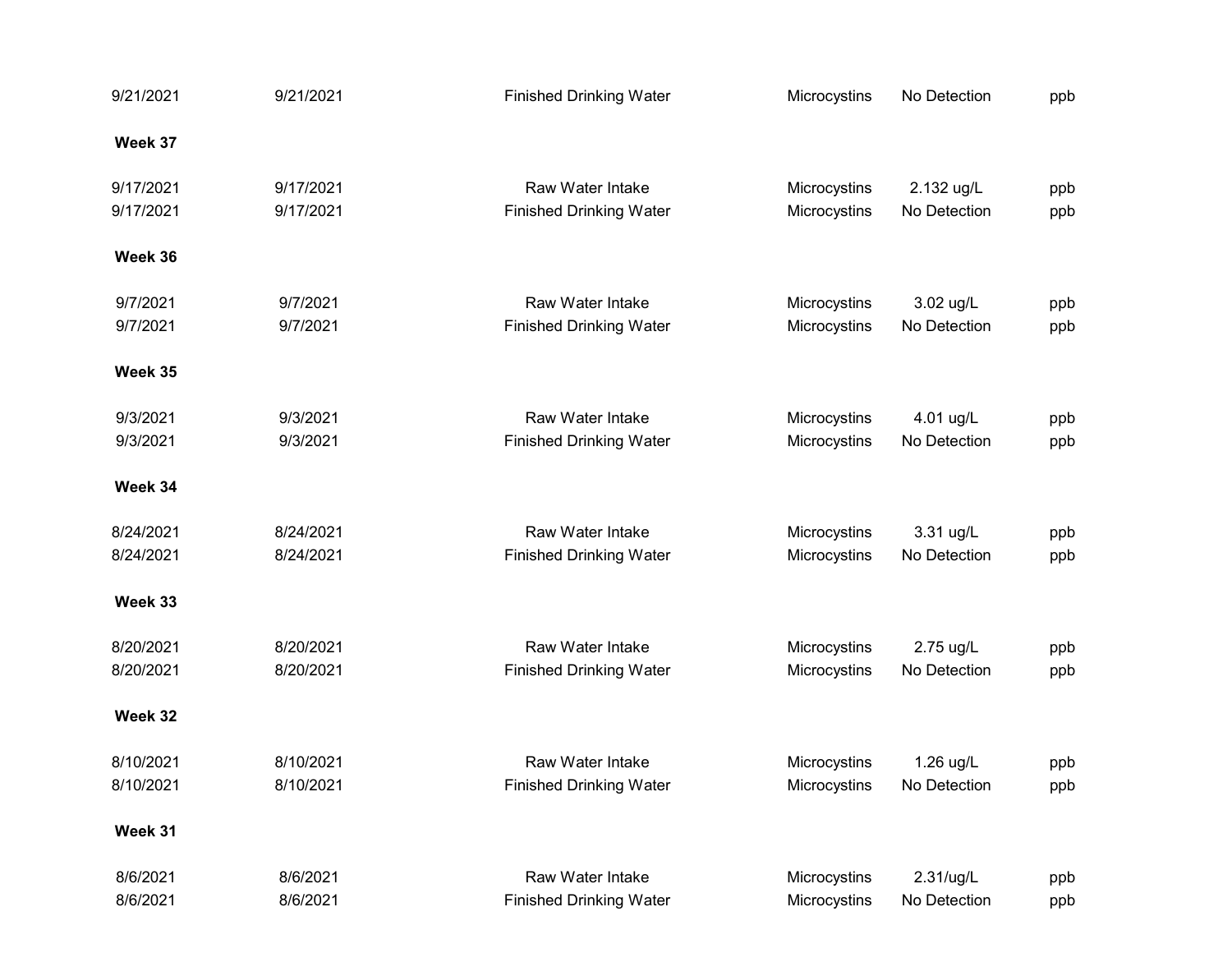## Week 30

| 7/30/2021                          | 7/30/2021 | Raw Water Intake               | Microcystins | 3.2 ug/L     | ppb |
|------------------------------------|-----------|--------------------------------|--------------|--------------|-----|
| 7/30/2021                          | 7/30/2021 | <b>Finished Drinking Water</b> | Microcystins | No Detection | ppb |
|                                    |           |                                |              |              |     |
| Week 29                            |           |                                |              |              |     |
| 7/23/2021                          | 7/23/2021 | Raw Water Intake               | Microcystins | 0.38 ug/L    | ppb |
| 7/23/2021                          | 7/23/2021 | <b>Finished Drinking Water</b> | Microcystins | No Detection | ppb |
|                                    |           |                                |              |              |     |
| Week 28                            |           |                                |              |              |     |
| No Sample required by the Ohio EPA |           |                                |              |              |     |
| Week 27                            |           |                                |              |              |     |
| 7/9/2021                           | 7/9/2021  | Raw Water Intake               | Microcystins | No Detection | ppb |
|                                    |           |                                |              |              |     |
| Week 26                            |           |                                |              |              |     |
| No Sample required by the Ohio EPA |           |                                |              |              |     |
| Week 25                            |           |                                |              |              |     |
|                                    |           |                                |              |              |     |
| 6/25/2021                          | 6/25/2021 | Raw Water Intake               | Microcystins | No Detection | ppb |
| Week 24                            |           |                                |              |              |     |
| No Sample required by the Ohio EPA |           |                                |              |              |     |
| Week 23                            |           |                                |              |              |     |
|                                    |           |                                |              |              |     |
| 6/11/2021                          | 6/11/2021 | Raw Water Intake               | Microcystins | No Detection | ppb |
|                                    |           |                                |              |              |     |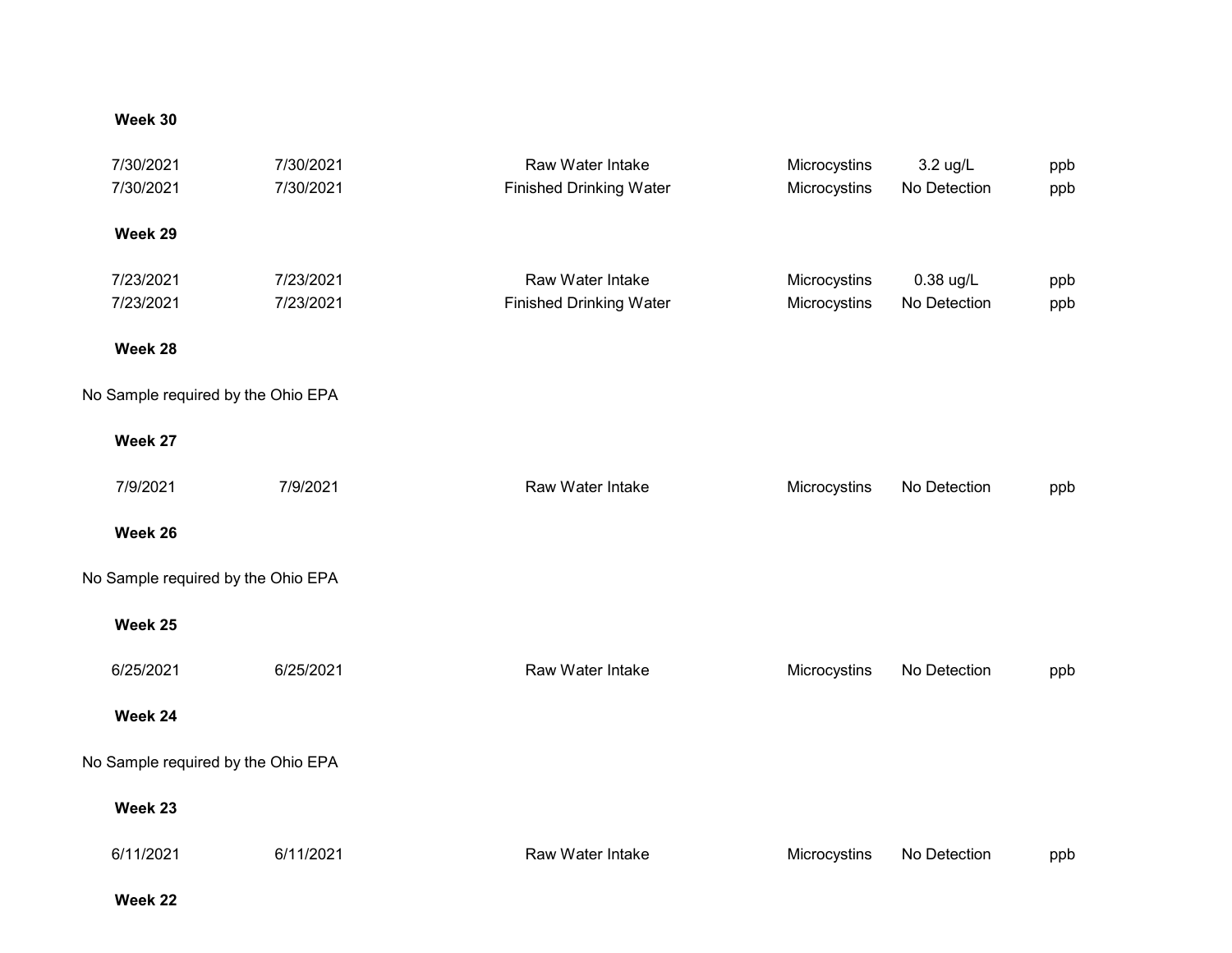No Sample required by the Ohio EPA

## Week 21

| 5/28/2021  | 5/28/2021                          | Raw Water Intake | Microcystins | No Detection | ppb |
|------------|------------------------------------|------------------|--------------|--------------|-----|
| Week 20    |                                    |                  |              |              |     |
|            | No Sample required by the Ohio EPA |                  |              |              |     |
| Week 19    |                                    |                  |              |              |     |
| 5/11/2021  | 5/11/2021                          | Raw Water Intake | Microcystins | No Detection | ppb |
| Week 18    |                                    |                  |              |              |     |
|            | No Sample required by the Ohio EPA |                  |              |              |     |
| Week 17    |                                    |                  |              |              |     |
| 4/30/2021  | 4/30/2021                          | Raw Water Intake | Microcystins | No Detection | ppb |
| Week 16    |                                    |                  |              |              |     |
|            | No Sample required by the Ohio EPA |                  |              |              |     |
| Week 15    |                                    |                  |              |              |     |
| 4/13/20201 | 4/13/2021                          | Raw Water Intake | Microcystins | No Detection | ppb |
| Week 14    |                                    |                  |              |              |     |
|            | No Sample required by the Ohio EPA |                  |              |              |     |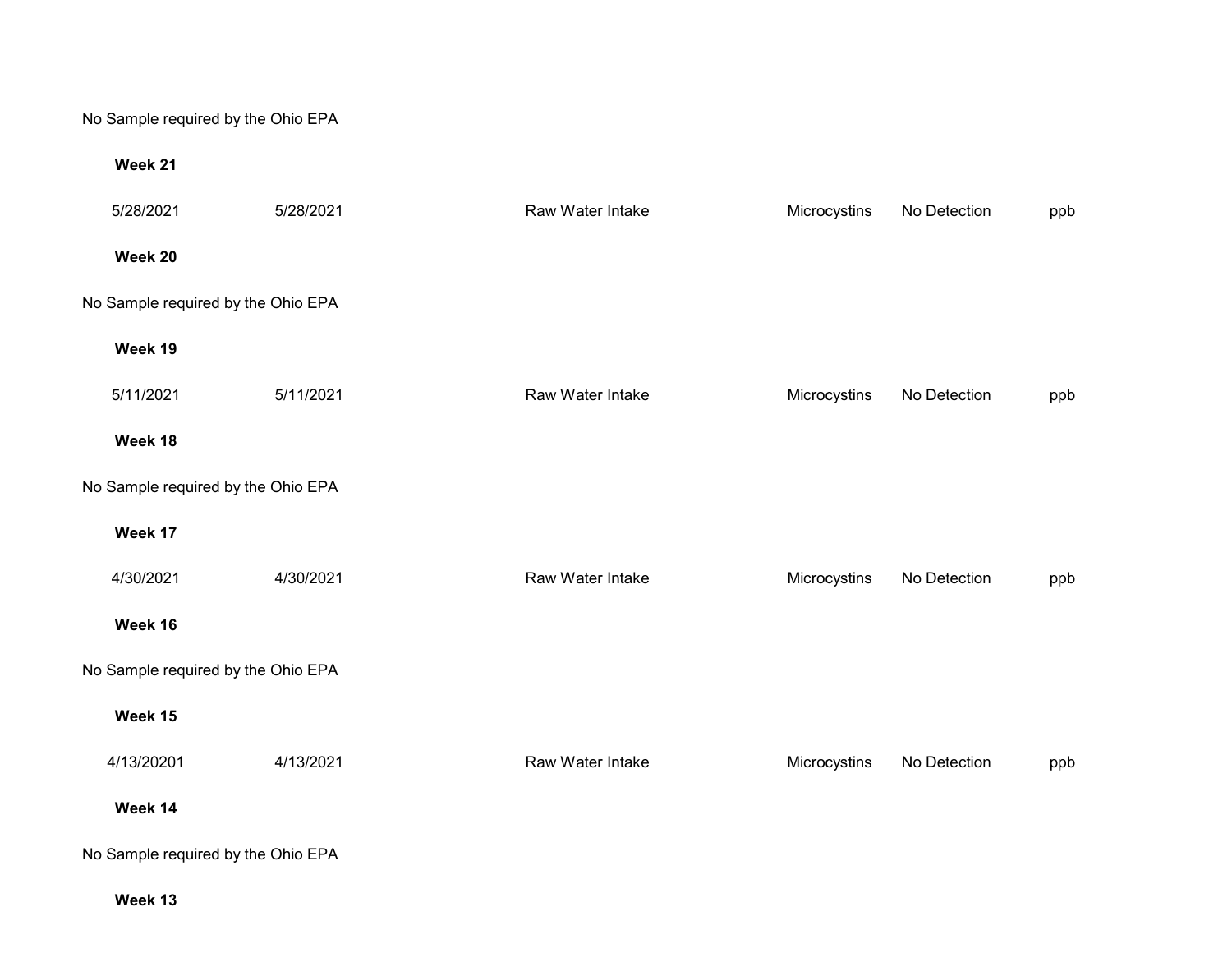| 3/30/2021                          | 3/30/2021 | Raw Water Intake | Microcystins | No Detection | ppb |
|------------------------------------|-----------|------------------|--------------|--------------|-----|
| Week 12                            |           |                  |              |              |     |
| No Sample required by the Ohio EPA |           |                  |              |              |     |
| Week 11                            | Week 11   |                  |              |              |     |
| 3/16/2021                          | 3/16/2021 | Raw Water Intake | Microcystins | No Detection | ppb |
| Week 10                            |           |                  |              |              |     |
| No Sample required by the Ohio EPA |           |                  |              |              |     |
| Week 9                             |           |                  |              |              |     |
| 3/2/2021                           | 3/2/2021  | Raw Water Intake | Microcystins | No Detection | ppb |
| Week 8                             |           |                  |              |              |     |
| No Sample required by the Ohio EPA |           |                  |              |              |     |
| Week 7                             |           |                  |              |              |     |
| 2/16/2021                          | 2/16/2021 | Raw Water Intake | Microcystins | No Detection | ppb |
| Week 6                             |           |                  |              |              |     |
| No Sample required by the Ohio EPA |           |                  |              |              |     |
| Week 5                             |           |                  |              |              |     |
| 2/2/2021                           | 2/2/2021  | Raw Water Intake | Microcystins | No Detection | ppb |
|                                    |           |                  |              |              |     |